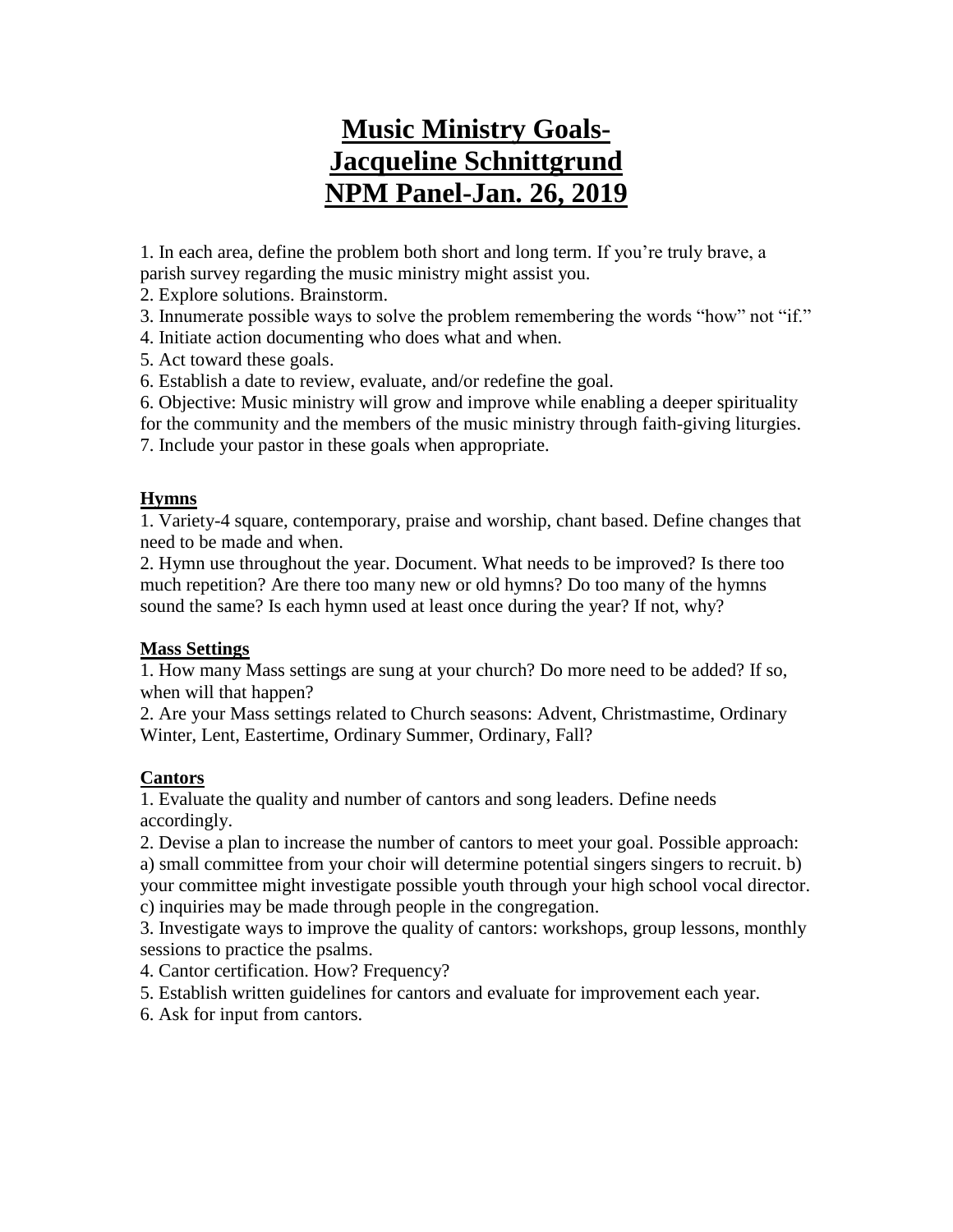## **Technology**

1. Establish and print a database of contact information for all music ministers. Revise as needed throughout the year. Distribute. Could this be delegated? How?

2. Form a mass email database for music ministers. Update-how often?

3. Document use of hymns and anthems. Could this be delegated? How? Review this information when planning the next year. How often are hymns repeated? How often do you **want** hymns to be repeated? Set a plan for your goal.

## **Amplification**

1. Establish a committee to evaluate your present sound systems. How is it working? What could be done to improve it (small and large goals)?

2. Consult with sound experts and ask for an estimate for changes that your committee has established.

3. Select immediate and long-term goals including costs.

4. Share with finance committee, pastoral council, pastor, etc.

5. Devise ways to finance the cost of improving your sound system for immediate and long-term goals. Set specific dates to evaluate the progress that has been made. Adjust plans as needed.

## **Instruments**

1. Evaluate the condition of instruments yearly.

2. Establish actions that need to be taken to have all instruments in excellent working condition.

3. Set these goals on a timetable.

4. Organize funding when necessary. This could be delegated.

5. Use #1-4 for purchasing instruments that are needed-electronic keyboard, organ, piano, percussion instruments, amplifiers and speakers for electronic instruments.

## **Instrumentalists-**

1. List instrumentalists and their contact info that might be willing to work with you.

2. Approach these instrumentalists with dates that you would like them to participate.

3. When instrumentalists are used, select music that will utilize their talents in as many ways as possible (Mass parts, hymns, solos, etc.).

4. If these instrumentalists are not members of your church, speak to your pastor about possible monetary compensation.

5. Utilize additional instrumentalists on a basis that is staggered throughout the year. Make a plan. Contact instrumentalists at least 4-6 weeks before they are needed so they have it on their busy calendars.

6. Special feast days are a good time to use additional instrumentalists (i.e., Christmas, Easter, First Communion, Confirmation, etc.).

# **Vocal Techniques**

1. Each year decide on one vocal element to concentrate on for improvement throughout the year.

2. The next year continue emphasizing the previously learned technique while incorporating a new one. If your choir learns quickly, you can add more than one a year.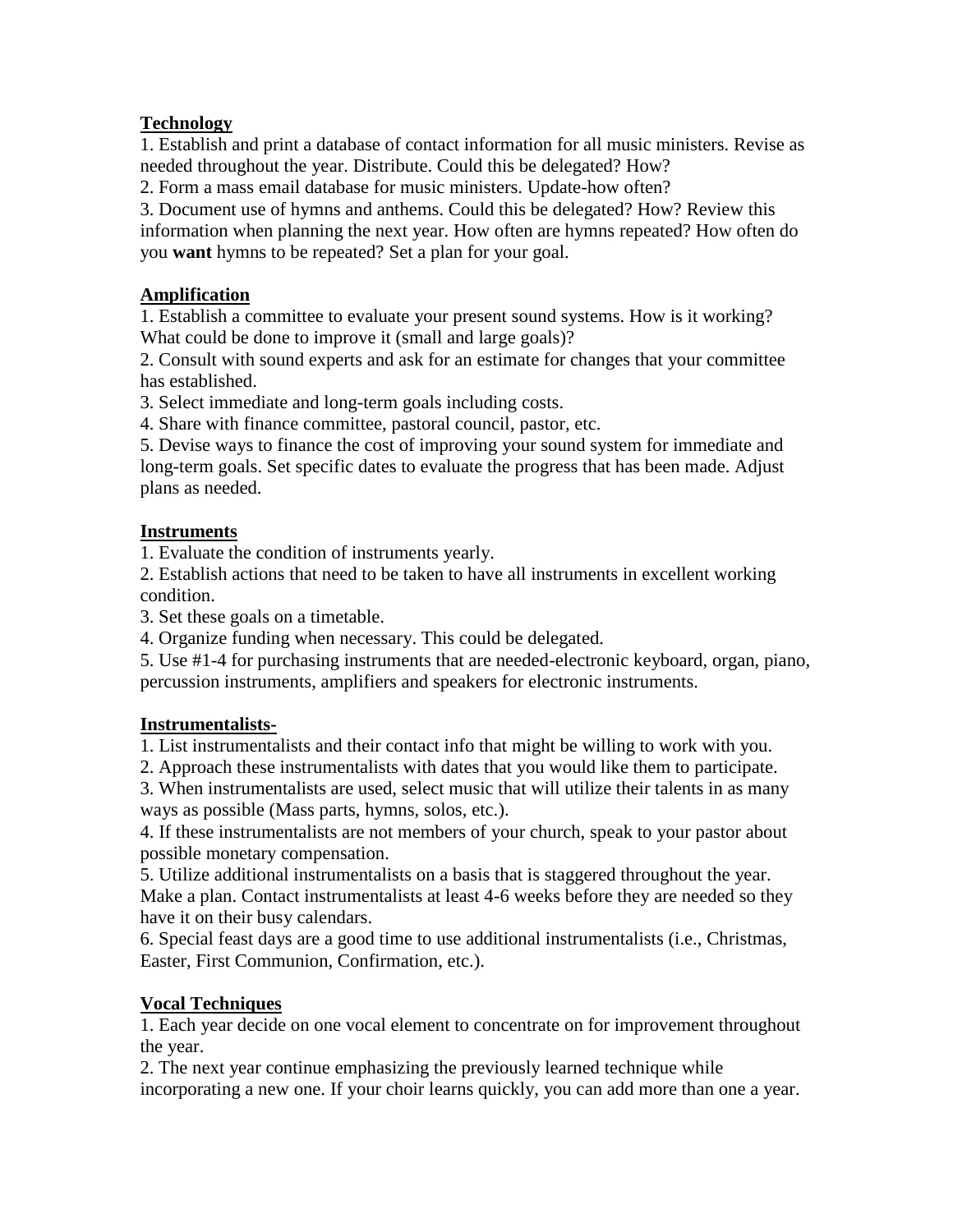Within 5 years, your choir will have improved dramatically. Suggested techniques might be as follows: Enunciation, intonation, breath support, vowel formation, vertical vowels, lift palate, warm-ups, diphthongs, concise cut-offs and breaths, etc.

## **Choir Numbers**

1. Determine the section(s) that needs additional members (it's always the tenors!!!) and the numbers needed.

2. As a choir, determine at least three strategies to utilize for recruitment. Remember your high school vocal instructor as a resource.

3. Will there be prizes when new members are recruited?

4. Compile a guideline for your choir that specifies the expectations of a choir member (i.e., rehearsal times and place, Mass time to sing, warm-up location and time, special liturgies such as Triduum, Christmas, Confirmation, etc., the philosophy of your group, directors name and contact info, list of all choir members with their contact info). Give this to all new members.

5. Celebrate new members at the end of your year. If no new members were recruited for the year, assess your strategies for the next year for improvement.

6. If you don't have a choir, start one! Your goal may begin with small ensembles: duets, trios, quartets, etc. These ensembles could be male, female, or mixed. Each year establish a goal to increase these numbers until a choir is established.

7. If you have a choir, establishing small ensembles within the group can add heightened repertoire, ownership of its members, camaraderie, and a beautiful sound. It usually improves their rehearsal attendance, too!

## **Documents**

1. Become an informed music minister regarding your role in sacred liturgy.

2. Read or reread all or part of Sing to the Lord every year. This is the document that governs music as it pertains to the liturgy.

3. Refer to [www.USCCB.org](http://www.usccb.org/) when needed for clarification regarding specific liturgical issues in our church.

# **Planning**

1. Planning your music program in the summer for the whole upcoming year is useful goal.

2. Advance planning gives you the freedom to be creative.

3. Having all plans on your computer makes advance planning easier as the A, B, C cycles repeat. As the Cycle A returns in three years, you can cut and paste previously used plans while adjusting the dates and hymn numbers. Evaluating your previous plans and making revisions in an effort to meet your new goals becomes so much easier. Your music for this upcoming cycle should be an improvement upon the last. Don't just repeat what was done previously. Grow and become better.